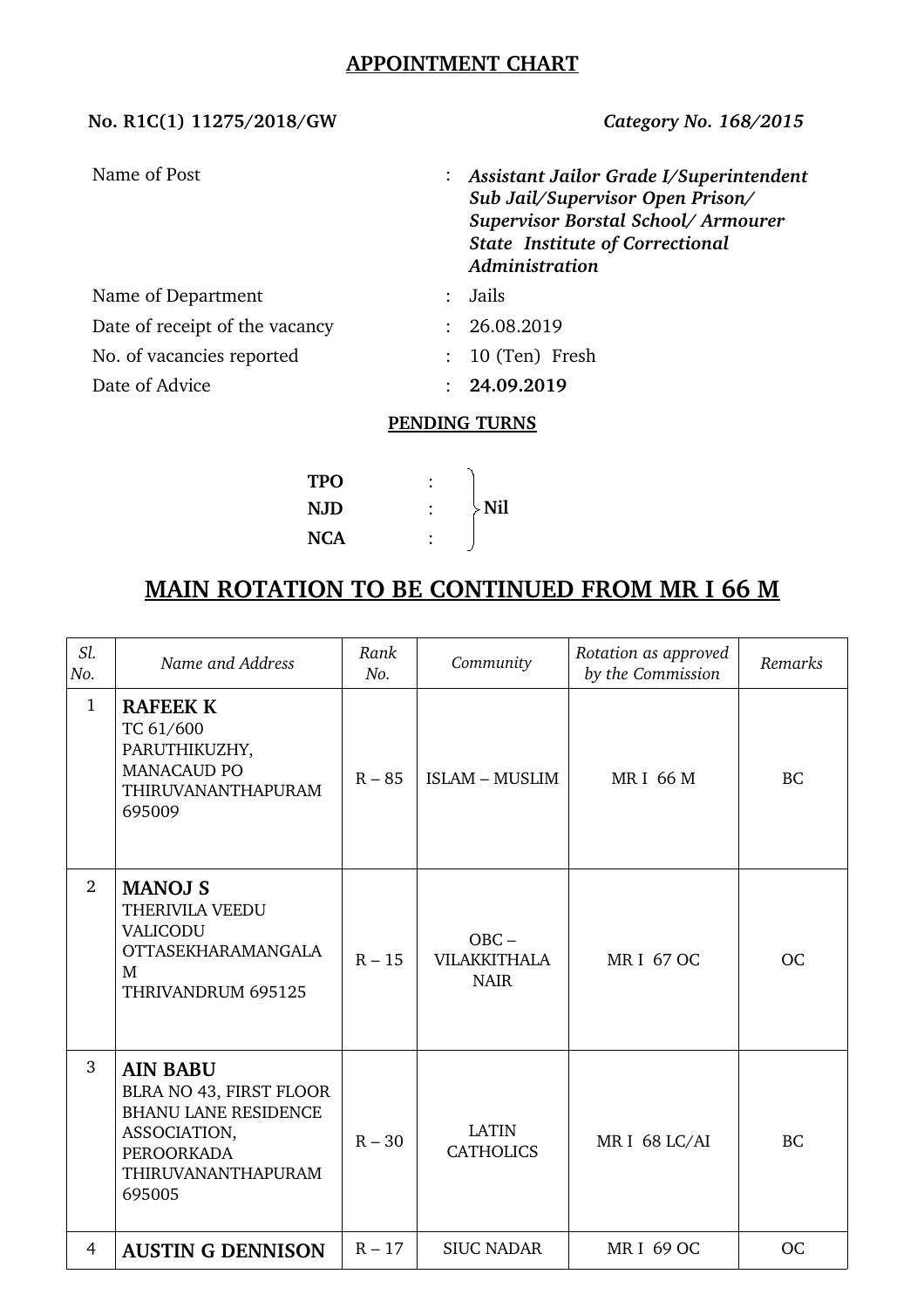| Sl.<br>No. | Name and Address                                                                                             | Rank<br>No. | Community                        | Rotation as approved<br>by the Commission | Remarks   |
|------------|--------------------------------------------------------------------------------------------------------------|-------------|----------------------------------|-------------------------------------------|-----------|
|            | DG BHAVAN<br><b>PLAVILA</b><br>VATTAPPARA PO<br>THIRUVANANTHAPURAM                                           |             |                                  |                                           |           |
| 5          | <b>SAI SENAN PC</b><br>MANIMANGALAM<br>MULANKADAKOM<br><b>KOLLAM</b><br>THIRUMULLAVARAM                      | $R - 104$   | <b>VISWAKARMA</b>                | <b>MRI 70 V</b>                           | BC        |
| 6          | <b>AKHIL A</b><br>PUTHUSSERIL HOUSE<br>KAITHA SOUTH<br>ALAPUZHA 690106                                       | $R - 18$    |                                  | <b>MRI 71 OC</b>                          | <b>OC</b> |
| 7          | <b>BINU GOPAL G</b><br><b>OTTAPLAVILA</b><br>KARIMPINPUZHA(PO),<br><b>PUTHOOR</b><br><b>KOLLAM 691507</b>    | $R - 72$    | <b>SC-KURAVAN</b>                | <b>MRI 72 SC</b>                          | <b>BC</b> |
| 8          | <b>AASHISH V</b><br><b>PADUTHOLIL</b><br><b>DESOM</b><br>ERNAKULAM 683102                                    | $R - 19$    |                                  | <b>MRI 73 OC</b>                          | OC        |
| 9          | <b>SREEGOVIND B S</b><br><b>SREENILAYAM</b><br><b>AYAYIL</b><br>ARUVIPPURAM,<br>THIRUVANANTHAPURAM<br>695126 | $R - 25$    | HINDU – EZHAVA                   | <b>MRI 74 E</b>                           | <b>BC</b> |
| 10         | <b>KALESHAN K R</b><br>KALARIKKAL HOUSE<br>PRECOT NEW COLONY,<br>KANJIKODE WEST<br>PALAKKAD 678623           | $R - 20$    | $OBC -$<br><b>KALARIPANICKER</b> | <b>MRI 75 OC</b>                          | <b>OC</b> |